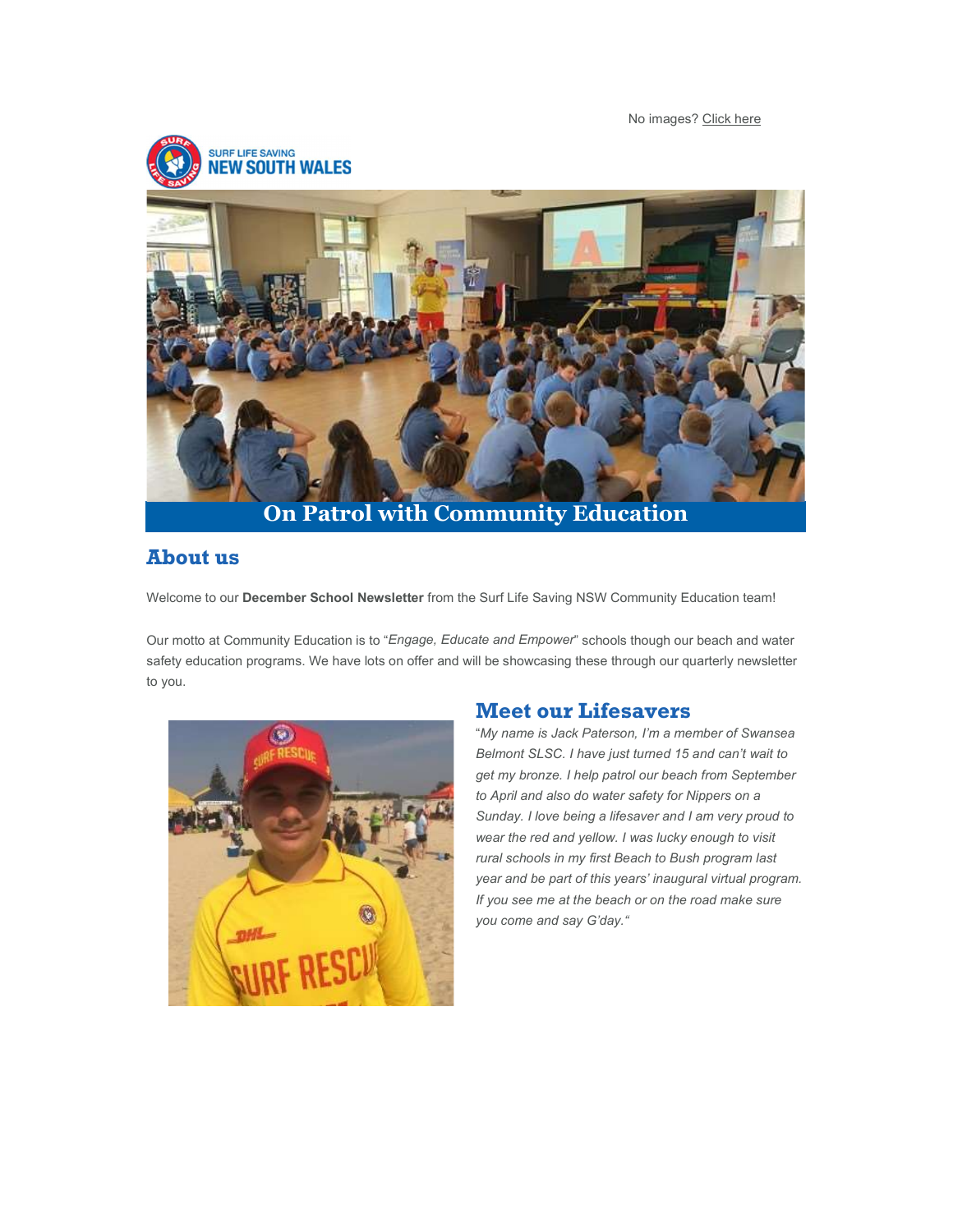

# Brand New Primary Teaching Resources – NOW AVAILABLE ON OUR RESOUCE HUB!

These curriculum linked and stage based unit outlines have a 3 week lesson plan for teachers to download and use in class and include supporting activities. All units are aligned with our key beach safety messages:

- Find the red and yellow flags and swim between them
- Look for and read the safety signs
- Ask a lifesaver or lifeguard for safety advice
- Go swimming with an adult
- Signal for help when you get into trouble in the water
- Dangers of rip currents

Early Stage 1: This unit delves into the amazing world of the beach, ocean and inland waterways and lays a foundational knowledge of coastal and inland water environment safety.

Stage 1: In this unit students will uncover the hazards in our waterways and coastlines and will learn how to keep safe when enjoying them.

Stage 2: Students will conduct daily investigation of the conditions of the beach, discover how river systems form and create a water safety prevention strategy.

Stage 3: Students will discover how river systems form and use 'real world" water safety scenarios to create a strategy to manage and remove the danger or risk to make a safe situation.

Check them out! Beach & Coastal Safety Resources & Programs: Stay Safe at the Beach (beachsafetyhub.org.au)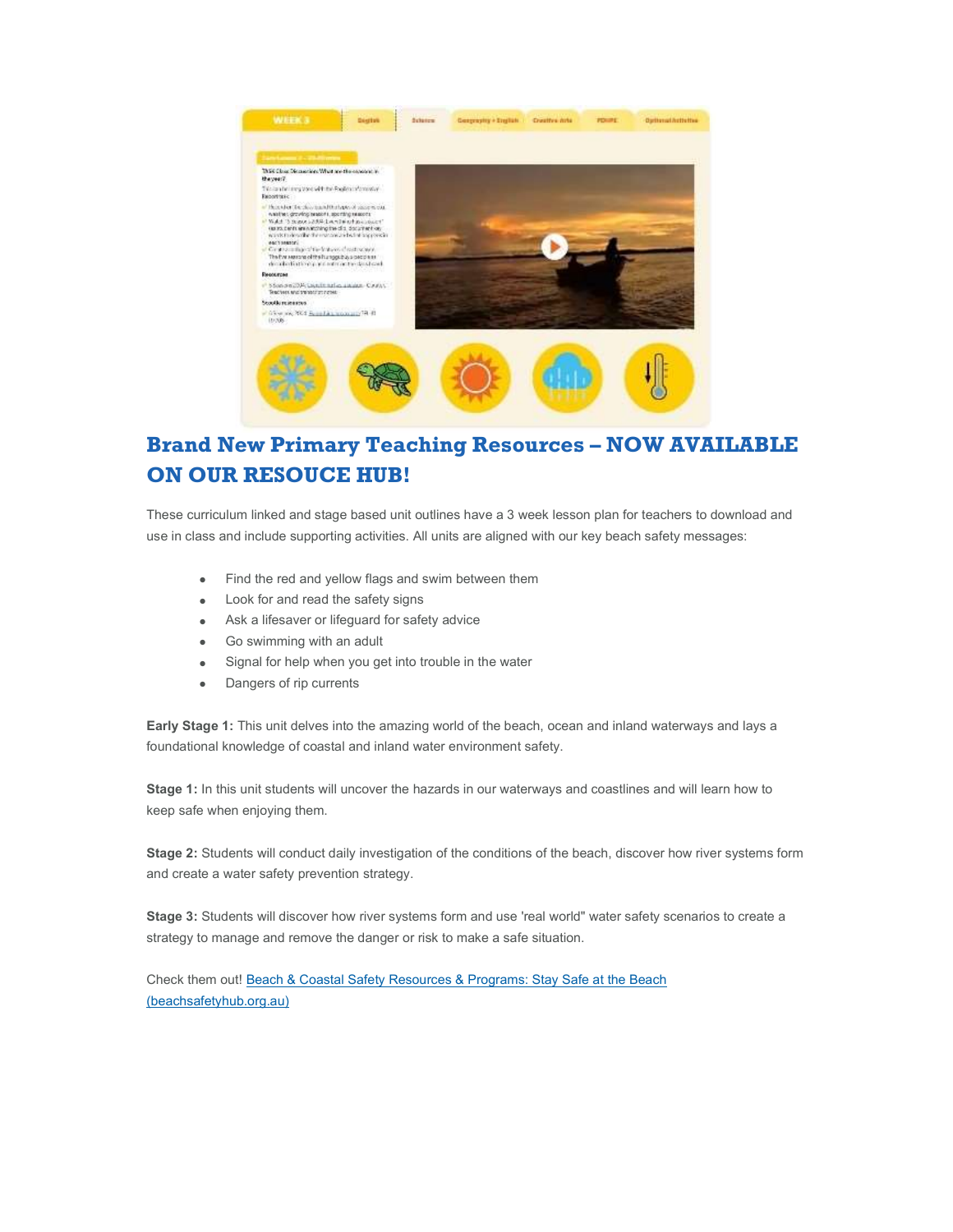

#### Get creative!

Looking for fun, interesting and educational beach and ocean themed activities for kids this school holidays? Join the fun…

- **Get Creative and Crafty**
- Create a jellyfish in a bottle with Noah
- Make a bluebottle on the sand with Acacia
- Beach fun with the Minions learn more



#### B2B21 - BIG BEACH WEEK

That's a wrap on the 2021 BIG BEACH WEEK and our annual Beach to Bush Program!

Last week we brought you a whole week of beach and water safety activities to help your students prepare for the summer ahead. We educated 18,000 students around NSW, bringing to a close our very successful BIG BEACH WEEK.

During the week our dedicated volunteer surf lifesavers presented our vital beach, coastal and waterways Beach to Bush program to 74 schools throughout rural and remote NSW. We met 7,500 primary students and delivered 100 live virtual sessions directly from surf lifesaving clubs along the NSW coastline! We love meeting your students and can't wait until 2022. This program wouldn't be possible without our incredible volunteer presenters and the support of Your local club and the NSW Government. #yourlocalclub. Read More

#### Read More

Our 28th year of Bush to Beach will be held over 3 weeks from 7th to 25th November 2022. Don't miss out on this amazing program where we bring our lifesavers to rural and remote NSW schools. Please submit your EOI here: https://bit.ly/B2B22schoolEOI

In 2022 we will also again bring you our BIG BEACH WEEK full of teacher resources, activities for students and competitions aimed at educating our rural schools on beach and water safety. This week is scheduled for 28th November to 2nd December and will include National Water Safety Day on the first day of summer: 1st December 2022. To register for this week please submit your details here: https://bit.ly/BBW2022schoolEOI